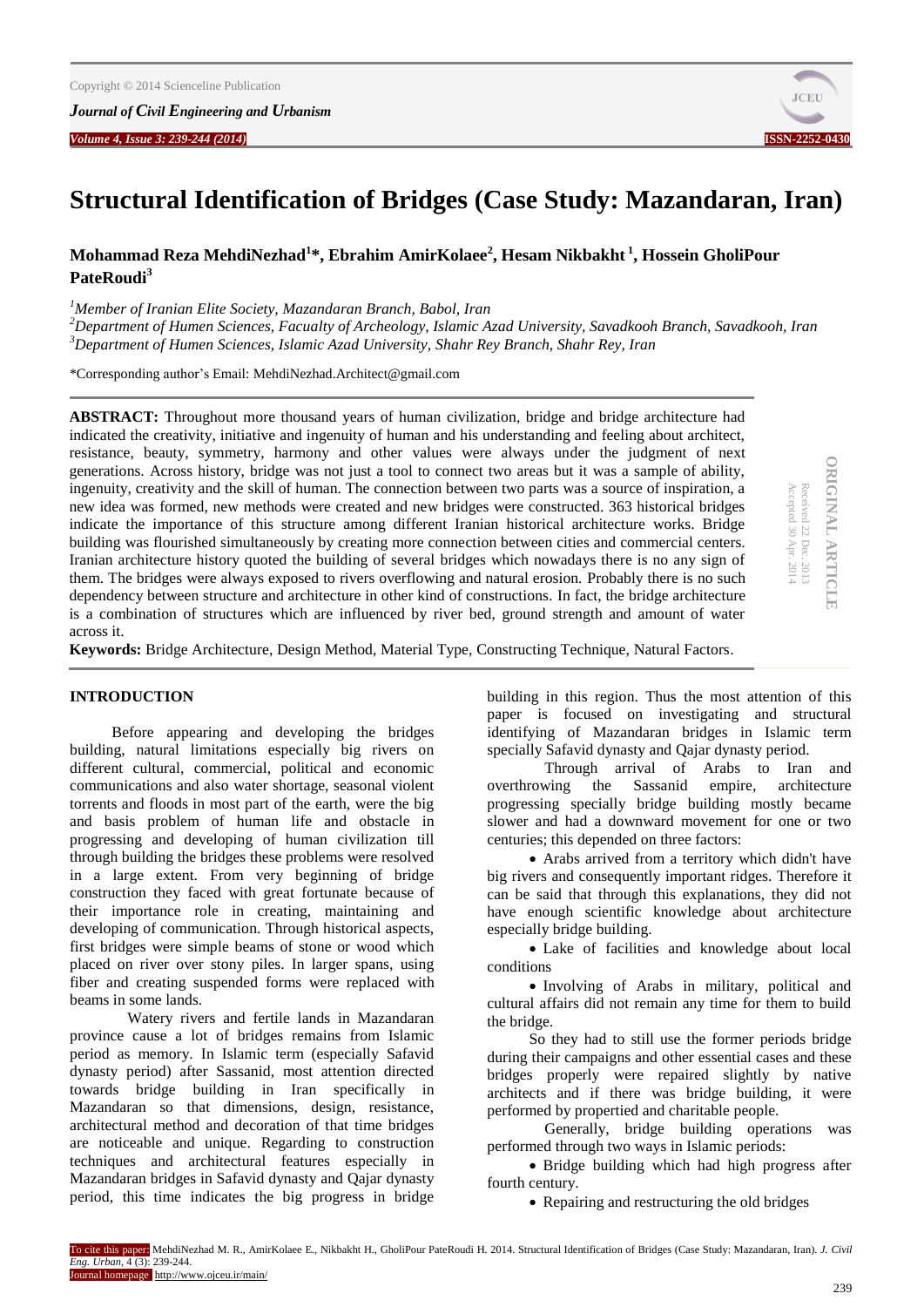### **MATERIAL AND METHODS**

### **Bridge building in Safavid dynasty era**

The confusion created after the death of Abu Saeed King across Iran, was moderated through arriving of Shah Ismail Safavid and quelling of rebellious and insurgents and a peace came on force. This provided a basis for reformations in Shah Abbasi period.

Through arrival of Shah Abbas and when Esfahan selected as capital, this town developed as the most brightness city in the East and again concentrated all country ' art forces. Therefore Esfahan became a full sample of Safavid period architecture. Majestic mosques and squares, several palaces and streets were constructed in this town. Huge bridges were built to cross Zayanderud River; some of these were directly constructed by controlling of Safavid kings and the government and more creativity was applied on them. Siosepol, Khaju Bridge and Joui Bridges were considered as a promenade for king, courtiers and sometime for foreign ambassadors at that time along with providing traffic. At this time, bridge building was not limited just to outside of cities and road but to the inside of cities.

Through investigating different periods of Islamic terms till Safavid dynasty period, road construction and its related building means bridge and inn was not developed in any period of Iranian history as Safavid time and most of bridges which nowadays can be observed across this wide country are the valuable works of this era. North Road is one of the roads constructed at that time.

#### **Bridge building in Qajar dynasty period**

Terrible events occurred in Iran during the governance of Qajar kings which led to country weakness and decomposing some parts of it and undermining independence basis of Iran. Several wars, ineptitude of kings, chaos, betray and hypocrisy of rulers and officials of courts caused that the time of despots and wanton kings spent for wars, courtier's dissipation and creating their harem. Thus an important activity was not performed about country reformations and most of roads were those which were constructed before Safavid period. Two roads which connected Tehran to Mazandaran through Alborz Mountains were constructed at the time of Amirkabir and in Qajar period.

#### **Roads constructed in Qajar period include:**

 Tehran-Chalus Road which was ordered to construct by Nasser Al Din Shah

 Haraz Road was constructed on Shah Abbasi Road direction which was gradually destroyed.

After Amirkabir died most of roads and bridges which were frequented and had the signs of Amirkabir reformations, were gradually destroying due to the negligence of current officials. Thus the government was not able to directly build proper roads and constructing these roads was assigned to different domestic and foreign institutes and companies.

# **History of bridge building in Mazandaran**

Mazandaran and Gilan region was always regarded by Safavid kings; among them Shah Abbas travelled several times to Mazandaran and stayed a long time. Thus he was going to restore the blocked roads existed from the past specifically swamps and a lot of floods overflowed during storm and even forests which were considered as big barriers in front of caravans' traffic. As ordered by Shah Abbas, Firozkoh road to Gorgan and a wide paved road from Jajarm to Mugan Plain were constructed which passed from all province of Iran in southern coast of Caspian Sea.

This road was expanded as a wide road in east of Astarabad (Now is Gorgan) and passed through Ashraf, Sari, Aliabad (Shahi-Qaemshahr) and Amol and expanded to the boundary between Gilan and Mazandaran. The appearance of some Mazandaran cities were changed through this road known as Shah Abbasi Road such as Amol, Babol and Sari which were placed on commercial and trade path; they became the center of transactions and trades. Also, Shah Abbas was trying to connect capital to northern regions through creating several roads and connected Esfahan to the north through some chains of road. Roads which were ended to the north include:

 A road which led from Esfahan to Firozkoh and by two bridges, after passing Telar River was led to Shirgah and Sari and then Farahabad where was the location of Safavid palaces and on its direction passed through Farahabad famous bridge (will be mentioned later).

• A road which led from Esfahan to Varamin and then was connected to Amole after passing Emamzadeh Hashim and through Haraz and Polour road. A lot of bridges were constructed on this road which Shah Abbasi Bridge was the most important of them over Lar River nearing to Polour.

 Shah Abbasi Road which led from Qazvin to north. The most important bridge on this path is the huge Bulour Deccan Bridge which attracted the attentions as half-destroying bridge on Amlash River.

 Also in Qajar period, location favorable climatic and natural attractions of this province drew further attention of current rulers and governors. Palaces and court resorts were created in good climate and fertile regions of Mazandaran. In this period, reconstruction and development process of Mazandaran was not considered as other part of Iran and natural properties of region was not employed in social and economic progress and development. Despite the constructing of some buildings included restoration of Amol Davazda Cheshme (twelve springs) Bridge and also constructing the beautiful bridge of Mohammad Hassan Khan Qajar on old road of Amol to Babol, no works are observed from that period.

## **RESULTS AND DISCUSSION**

**Assessment of some most important bridge in Mazandaran**

 **Davazda Cheshme (Twelve Springs) bridge of**  Amol: Davazda Cheshme Bridge is constructed over Haraz River in downtown and traffic is still continued on it after passing lots of years and is a place for pass of vehicles, cars and pedestrians (Figure 1).

This bridge currently has twelve springs (river mouth) which the water is flowing under three springs of it. There is an open space under bridge which changes to park and green space in recent years; there is a paved road for cars under two spans in west of the bridge. Unfortunately municipality colors the contour of bridge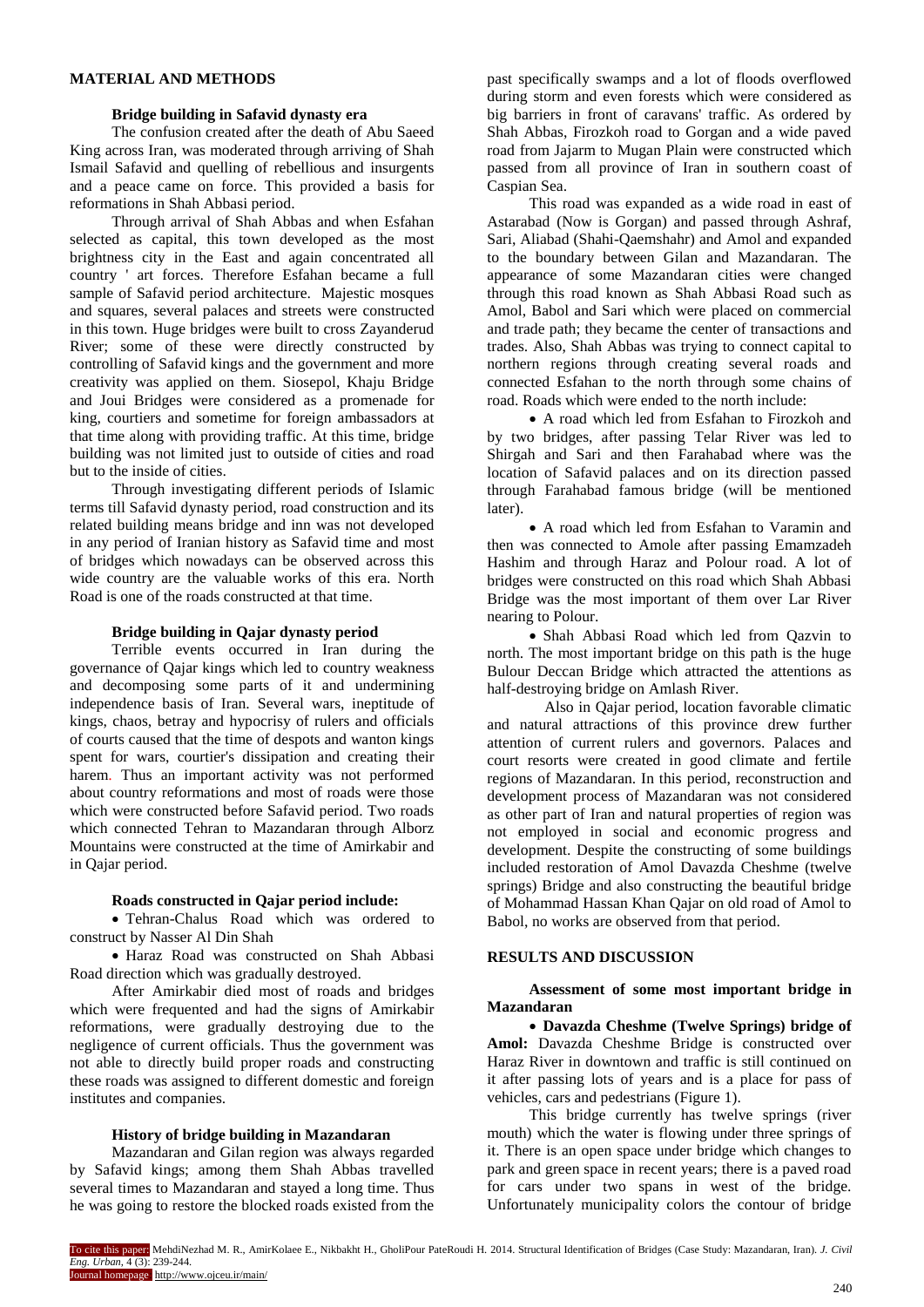with white for beauty which destroys the soffits among springs of bridge. Today, this bridge is known as Davazda Pele (12 steps) in Amol.

#### **Different names of bridge across history**

In addition to the name of ["Davazda Pele"(12 step)] is attributed by Amole citizens, this bridge is also known as "Haraz" and "Imam Hassan".

### **Bridge history**

The exact construction time of this bridge is not clear. The dead Etemad Al Saltane expressed the construction of this bridge related to the post of Islam. Some researches attributed it among the works of first Shah Abbas Safavid. At the south, next to Davazda Cheshme Bridge, there is a new bridge which constructed in Reza Shah Pahlavi time and is called Suspension Bridge (Pole Moalagh) (Figure 2) (Sotode, 1987).

## **History of repairs performed on this bridge**

This bridge was destroyed several times through natural factors such as earthquake or overflowing of Haraz River and then was repaired. Because its construction time is not distinguishable so its first repair is not clear but it is probable the first repair of this bridge occurred in period of Shah Abbas Safavid; because of structure method and its tightness, the building is attributed to past time of Safavid by some individuals and then was repaired in Shah Abbas period (Shayan, 1985).



**Figure 1.** Today' bridge view



**Figure 2.** General view of bridge in the past

| <b>EADIC 1.</b> TWO OF CABLE DIRECT IN MAZUREM ON |                             |                                                                                                                |                          |
|---------------------------------------------------|-----------------------------|----------------------------------------------------------------------------------------------------------------|--------------------------|
| <b>Row</b>                                        | <b>Name of Bridge</b>       | <b>Location</b>                                                                                                | <b>Antiquity</b>         |
| 1                                                 | <b>Band boride Bridge</b>   | Old road of Haraz, Strait of Band boride                                                                       | Sassanid                 |
| $\overline{c}$                                    | <b>Oalabon Bridge</b>       | Between Baijan village and Astrabko Hot Water Springs                                                          | Sassanid                 |
| 3                                                 | Pol Dokhtar Bridge          | The north of Shirgah                                                                                           | <b>Before</b><br>Safavid |
| $\overline{4}$                                    | Davazda Cheshme Bridge      | Amol                                                                                                           | Safavid                  |
| 5                                                 | <b>Brick Bridge</b>         | Between the village of Pain rostam and village Astarabad Mahale                                                | Safavid                  |
| 6                                                 | Shah Abbasi Bridge          | Shirgah, Savadkuh-Qaem Shahr                                                                                   | Safavid                  |
| 7                                                 | Vache Kile Bridge           | On the road of Nesiye mahale to Faghih mahale and the village of Beramsar, 8<br>kilometer in west of Tonekabon | Safavid                  |
| 8                                                 | Polsefid (White Bridge)     | Polsefid station of Savadkooh                                                                                  | Safavid                  |
| 9                                                 | Shah Abbasi Bridge          | Farah abad (khazar Shahr), Sari                                                                                | Safavid                  |
| 10                                                | Sikapel                     | Behshahr, Qanbarabad neighborhood                                                                              | Safavid                  |
| 11                                                | Bezpel                      | Behshahr, Qanbarabad neighborhood                                                                              | Safavid                  |
| 12                                                | Balou bridge                | On the road of Zirab to Shirgah, Inside of Balou forest                                                        | Safavid                  |
| 13                                                | Javarom Bridge              | Savadkuh, Javarom village                                                                                      | Safavid                  |
| 14                                                | Lepasar Bridge              | On the road of Ramj mahale and Kechanak Goleijan of Tonekabon                                                  | Qajar                    |
| 15                                                | Valem rood Bridge           | Khoramabad of Tonekabon, over Valamrood river                                                                  | Qajar                    |
| 16                                                | Velashe Bridge              | Velashe village, the virons of Miyanrood of Noor                                                               | Qajar                    |
| 17                                                | Adobe Bridge                | Noor, next to martyrs                                                                                          | Qajar                    |
| 18                                                | Moun Bridge                 | Haraz road, on the road of Niyak village                                                                       | Qajar                    |
| 19                                                | Mohammad Hassan khan Bridge | <b>Babol</b>                                                                                                   | Qajar                    |
| 20                                                | Serajkola Bridge            | Serajkola Village, the environs of Gilkharan of Juybar                                                         | Qajar                    |
| 21                                                | Shapur Bridge               | Along the way of Shirgah to Qaem Shahr                                                                         | Qajar                    |
| 22                                                | Metal bridge                | Amol                                                                                                           | Pahlavi                  |

#### **Table 1.** Table of existed bridges in Mazandaran

#### **Analyzing the structure of bridge**

 Davazda Cheshme Bridge is constructed as a direct plan which connected two sides of city known as "Pol be Yur" (this side of bridge) and "Pol be Yer"(other side of bridge). The bridge has length of 130 meter, pass width of 3 meter and the height from water level of 6 meter. This

bridge is located in 120 meter distance of north of suspension bridge (Reza Shah). The bridge which has 12 spans or springs with gable arch has 12 piers which are without bump and straight at the north and triangle-shaped at the south, i.e. opposite direction of water flow had triangle-shaped breakwaters (Figure 3).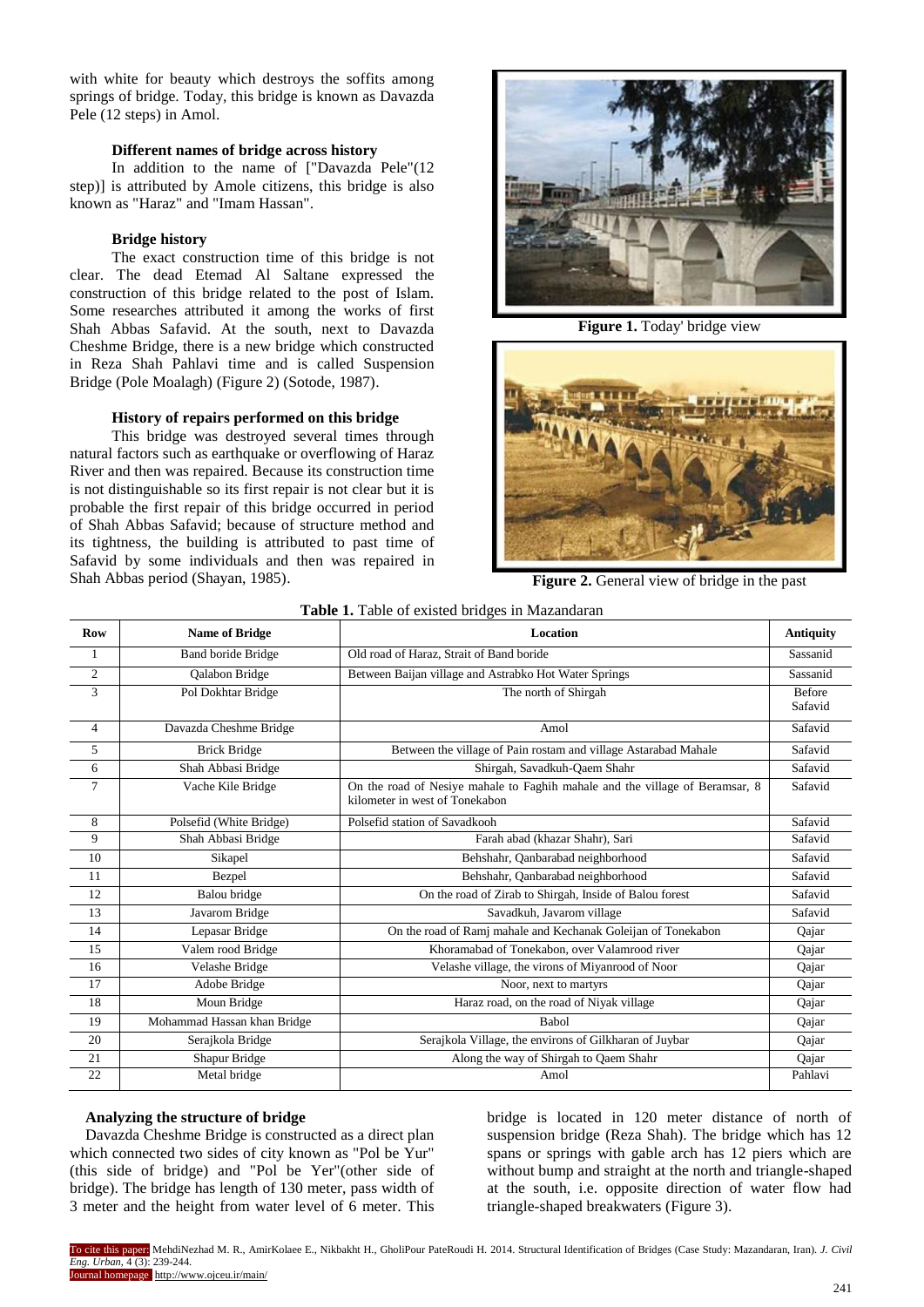

**Figure 3.** Mode and plan of bridge

All spans are almost constructed in same size and so the pass of the bridge is straight and flat. According to documents, over the piers and between arches, there were nested and low width extrados which are used just for decoration and nowadays, there is no any sign of them. The piers were wider than width in north and south and there was an arch (curve) with very low slope or very low bump over upper piers (South) which through careless of specialists and negligence the municipality straightened the surface of piers and passed the urban water pipe over it.

As mentioned, arches and spring arches of Davazda Cheshme Bridge are 12 which some travelers and historians called it as 10 springs bridge and it is not clear they meant this bridge or not; as an example, Sani-ol Douleh in Merat-ol Baldan and Jobeir sent ambassador of Napoleon Bonaparte to the court of Fath-Ali Shah mentioned 10 springs for bridge arches springs (Azari Mirchi, 1973).

Regarding to high width of river, bridge constructing process performed in several stages; at first it was needed to dry the bed of river performed in several stages and in low water seasons of river and bridge piers which were probably as rubble in foundation should be laid at river bed respectively. Before constructing the piers, the most important issue is selection a reliable place to construct the bridge; to achieve this it is necessary to evaluate the water speed, meander and the water which passed through river; thus the most proper and accurate place was selected for Twelve Springs Bridge. In terms of technique and structure this bridge was comparable with Farahabad Bridge which its piers and two springs are remained. Since Farahabad bridge was built in Safavid dynasty period, constructing and repairing of Amol twelve Springs Bridge can be attributed to Safavid dynasty period.

## **Material of bridge**

The main materials of this structure are brick and mortar of plaster and lime. Some determined the bricks as only material used in this structure.

 **Mohammad Hassan Khan bridge of Babol:**  This bridge is located on old road of Babol to Amol over Babel River. After passing a lot of years of its construction, it is yet using by people and the vehicles are traveling on it (Figure 4). This bridge has 8 springs which its 6 main springs are larger and two initial and final

springs are smaller than others (Figure 5) (Mahiori, 1966). Until 1343 (1994) this bridge was used as a communication path from Babol to Bandpey, Amol, Tehran, villages in south and southwest of Babol which through operating the new road, the pressure on the bridge is reduced. Through increasing of population and raising the vehicles, this bridge did not meet the needs of region and the destroying and destructing danger threatened this bridge so that in recent years, a concrete bridge was constructed in west part of it and the traffic is passing through the new bridge.



**Figure 4.** Today view of bridge



**Figure 5.** A closed view of bridge piers

#### **History of bridge**

Mohammad Hassan Khan Bridge was likely known from the beginning by this name and it did not have another name. This bridge was constructed by Mohammad Hassan khan Qajar the ancestor of Agha Mohammad Khan Qajar over Babel River in 1168 of Islamic calendar (1755) (Husseinzade, 1964).

#### **History of repairs performed on this bridge**

This bridge historically suffered a lot of damages through earthquake and natural factors which caused some repairs performed on it (Etemad Al Saltane et al., 1994). In 1324 of Islamic calendar (1906), two piers of 9, were flooded and broke; one of Barforush merchants who did not have any child, spent most of his properties to repair this bridge. Two arches of bridges were destroyed in earthquake of 1820 which were repaired shortly after (Rubino, 1957).

To cite this paper: MehdiNezhad M. R., AmirKolaee E., Nikbakht H., GholiPour PateRoudi H. 2014. Structural Identification of Bridges (Case Study: Mazandaran, Iran). *J. Civil Eng. Urban,* 4 (3): 239-244. Journal homepage: http://www.ojceu.ir/main/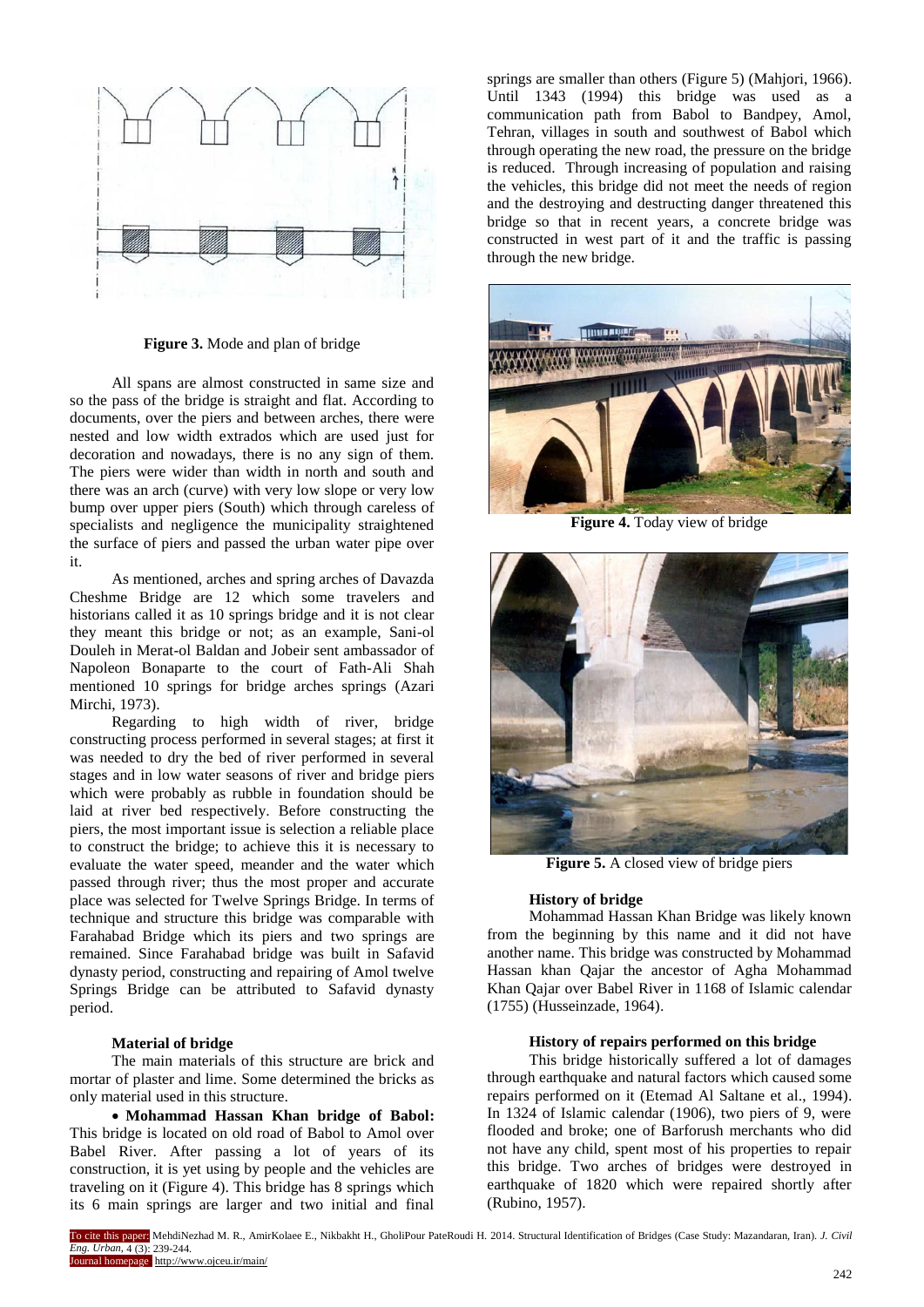## **Analyzing the structure of bridge**

Mohammad Hassan Khan Bridge is straight with a glacis and very low slope from center to bridge sides. Now, this bridge has the length of 14 meter and the sidewalk width of bridge is about 6 meter which has parapet in either sides. The bridge has 8 spans which its 6 main spans are larger with 7.55 meter in each. Two springs are placed in two sides of these smaller springs with length of 4.10 meter for each. The piers of bridge are concrete and are paving on the river bottom. Triangularshaped breakwaters are placed in the front of piers and smaller extrados were constructed over piers. Breakwaters are repeated in two sides of piers. These piers are placed on a stony bed which was constructed by large rocks and rubble. Lower part of parapets outer surface has brick decorations. The curve of arch is herringbone and has a relatively sharp deflection. Three springs in center of bridge are larger than others and the spring in the middle of bridge is larger than all; there are brick circular piers in two parts of north and south side, two in north and two in south (Figure 6).



**Figure 6.** Decorations applied in bridge

Malgonov determined the length of bridge about 100 meters with seven spans and the width of 6 meter, from one parapet to other parapet (Malgonov, 334, 1997). Also, Etemad-ol Saltaneh, determined 10 springs for bridge (Etemad Al Saltane et al., 1994) and Daracy, E, Todd (Taheri, 1968) said that it has eight springs. This disagreement on springs number of bridge-some determine 8 springs and some other 10 ones- is because of that someone who believed on eight springs don't calculate two ball-shaped piers at the first part of bridge in north and the other in south and those who believed on ten springs calculated these two springs.

In upper part of bridge, there are two rows of netted parapets in the length of bridge. These parapets are probably added in repairs of first Pahlavi. Outer part of bridge has parapets and its lower part has brick decoration. Brickwork can be divided into several categories; these decorations include zigzag decoration, steppe brickwork and decorations known as mouse tooth. Mouse tooth decorations are located under parapets in upper part of bridge and are expanded in form of straight line comprehensively either sides of bridge. There are long and rectangular extrados in both sides of springs and zigzag and stepped decoration exists in inside of them. Some extrados decorations can be observed at the beginning of bridge in north and in east side with some decorations at the top which their number is variable – in west of the bridge there are extradoses, one of them like a door which is closed now- these decorations are placed in two sides of the bridge and next to the pier. Rhombic brickwork decorations in the middle of long extrados are other bridge decoration which is placed in center of springs. There are a lot of small extrados at the top of decoration and under mouse tooth decorations which are variable in two sides of bridge. This difference may be because of performed repairs. The number of extrados is 111 in west part and 113 in east side. There are other and beautiful decorations under springs. These are big rhombuses in two part of bridge floor (under springs). But these decorations are not repeated in all springs and are only observed in five one. From north, despite one spring, other five springs directed to south have rhombic decorations.

A spring in south of bridge as a small room is one of the most important and obvious characteristic of Mohammad Hassan Khan Bridge. Breakwater is placed about 500 centimeter in two sides of this small room. This small room is square from inside and was probably the sitting and rest place of passengers and travelers. This room was not observed in other bridges constructed in Mazandaran at mentioned time.

# **Material of bridge**

Brick and mortar of plaster and lime are the main materials of this bridge which later stone and concrete were added during repairs (Husseinzade, 1964).

 **FarahAbad bridge of Sari:** This bridge is placed over Tajan River in Farahabad of Sari and was constructed by First Shah Abbas along with other Safavid structures in this region. Nowadays this bridge changes to a ruin and all its arches instead two ones are collapsed (Figure 7). From west, bridge is connected to an old bathroom. Bridge piers are so huge and the pathway is also flat and without slope. This bridge was known as (Farahabad Bridge), (Shah Abbasi Bridge), (Farahabad Tijenerood Bridge) across history and now is known as (Farahabad Bridge) and Tijenerood Bridge (Mahjori, 1966).



**Figure 7.** Today view of bridge

To cite this paper: MehdiNezhad M. R., AmirKolaee E., Nikbakht H., GholiPour PateRoudi H. 2014. Structural Identification of Bridges (Case Study: Mazandaran, Iran). *J. Civil Eng. Urban,* 4 (3): 239-244. Journal homepage: http://www.ojceu.ir/main/